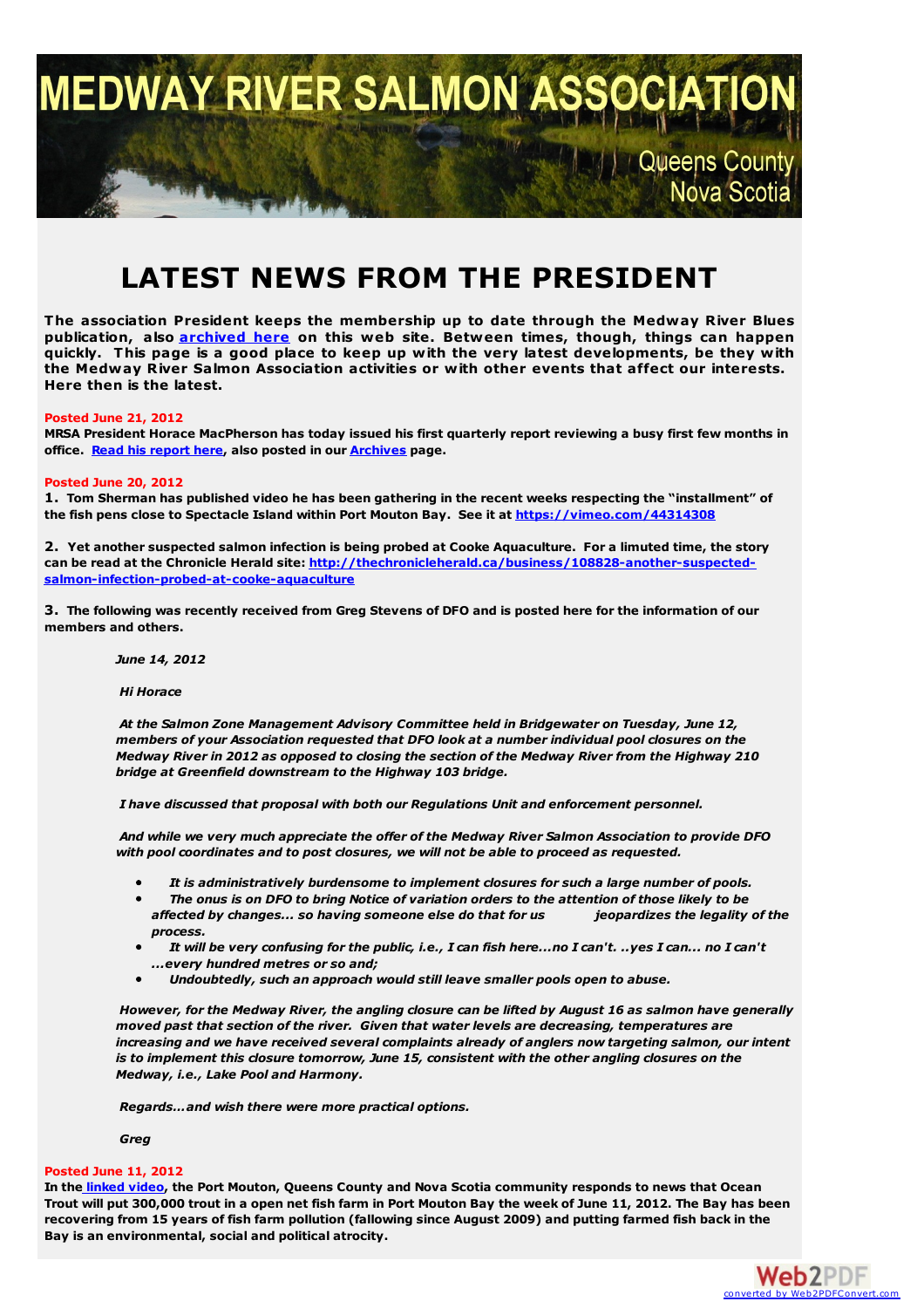Just a reminder, also, that our [membership](http://medwayriversalmonassociation.org/expires15jun2012-1.pdf) general meeting is this Thursday, June 14, at 7.00pm at the Charleston **Fire Hall.**

# **Posted June 4, 2012**

**An earlier ban on salmon fishing in Nova Scotia has now been rescinded, effective June 4, 2012.**

#### **Posted June 4, 2012**

**The Government of Nova Scotia has now released its [Aquaculture](http://ndp.us2.list-manage1.com/track/click?u=d232e2b26689add3318d78a36&id=dae85d3d36&e=dbedf0de3c) Strategy and is inviting comment.**

#### **Posted May 30, 2012**

The Medway River Salmon Assoc. is planning to hold a BBQ on June 9th Saturday from 11am to 2.00 pm at **Macphersons . We are in need of some helpers . Please call Ron Zwicker 356-2408**

#### **Posted May 24, 2012**

**The following message was circulated by renowned west coast activist Alexandra Morton.**

In two weeks the Province of BC wants to make it illegal to talk about reportable diseases in animals *destined for human consumption*

*<http://www.theprovince.com/news/information+farm+outbreaks/6657194/story.html> They also seek to amend the Offence Act so that the punishment can be maximum for talking about reportable diseases in animals/fish people are going to eat. I am in shock.*

Last night Anissa and I went to observe the offloading of the OCEAN KING mort packer for Mainstream. *They are moving the viral infected fish through the most productive wild salmon waters of the west coast of Vancouver Island - Alberni Inlet, avoiding every fish farm. There was no containment around the vessel as they pumped, the trucks were dripping bloodwater as they drove to the nearby Land, Earth and Sea "organic" composting facility between China Creek and Port Alberni. There is concern this will* leach directly into the Inlet. People do not understand why this facility was used and not the much more *secure mass mortality compost facility in Parksville. These fish should be removed before the next big rainfall.*

We contacted Local First Nations who were not notified. DFO was called but they were not visible on scene, the mayor showed up but did not speak with me. The boat left and will presumably be back late *today.*

*We have posted videos at Salmon Are Sacred facebook page and a posting on my blog [alexandramorton.typepad.com](http://alexandramorton.typepad.com/)*

So folks this may be the last chance the people of Canada have the opportunity to be vocal about highly infectious diseases in Norwegian feedlots, leaching into BC. Christy Clark, premier of BC is taking us into Dark Ages. Mainstream is telling the world I breached quarantine at the dock, but there was none when *we arrived and once there was I never stepped inside.*

## *<http://www.twitter.com/CTVNewsGord>*

If you want wild salmon - this is your last chance to protect them from viruses in salmon farms. I have no reason to trust that is IHN in the Dixon fsih farm owned by Cermaq which largely owned by the Norwegian government. If it is IHN we don't know what strain and IHN epidemics in Atlantic salmon is not natural to BC waters. The doors on free-speech are slamming shut if you feel like using democracy *to try and stop this now would be a good time.*

*Alexandra Morton*

#### **Posted May 20, 2012**

For the information of all members: To keep you up to date on the closure of the Mersey facility and the loss of five jobs, I have requested a meeting with our mayor and our provincial and federal representatives to discuss what we can do to save these jobs and this facility. My understanding is that the job cuts were made in Ottawa purely as cost cutting measures, not science! There is a Salmon Recovery Conference this week in Dartmouth; maybe we will get some answers there. How can you have a recovery program in the Southern Uplands with no **facility to grow fish? A petition will be started soon to save this facility. Stay tuned.**

#### **Posted May 17, 2012**

William J. Daniels of St. Francis Xavier University has now published an [undergraduate](http://medwayriversalmonassociation.org/archives/EconomicViabilityOfLimeDosingInNovaScotia.pdf) thesis on the Economic Viability of Lime Dosing in Nova Scotia: A Cost Benefit Analysis. It reinforces the economic good sense of **government support of liming to return wild salmon to the province's rivers.**

#### **Posted May 10, 2012**

The effects of chain pickerel on a lake and river system can be devastating and background information can be found in the Chain [Pickerel](http://medwayriversalmonassociation.org/projects/chainpickerel/chainpickerel.html) segment of our [Projects](http://medwayriversalmonassociation.org/projects/projects.html) section. Recent local research into the effects of chain pickerel on the lake and river systems where they are found has been published. The research was done by NSSA Director Sean Mitchell, PhD, of St of St. Francis Xavier University. It confirms that, given time, chain pickerel will destroy almost everything in a lake. A synopsis of the research [conclusions](http://medwayriversalmonassociation.org/projects/chainpickerel/EffectOfChainPickerel.pdf) may be read here. Our thanks go to the St, **Mary's River Association for forwarding the material to us for sharing.**



**Horace**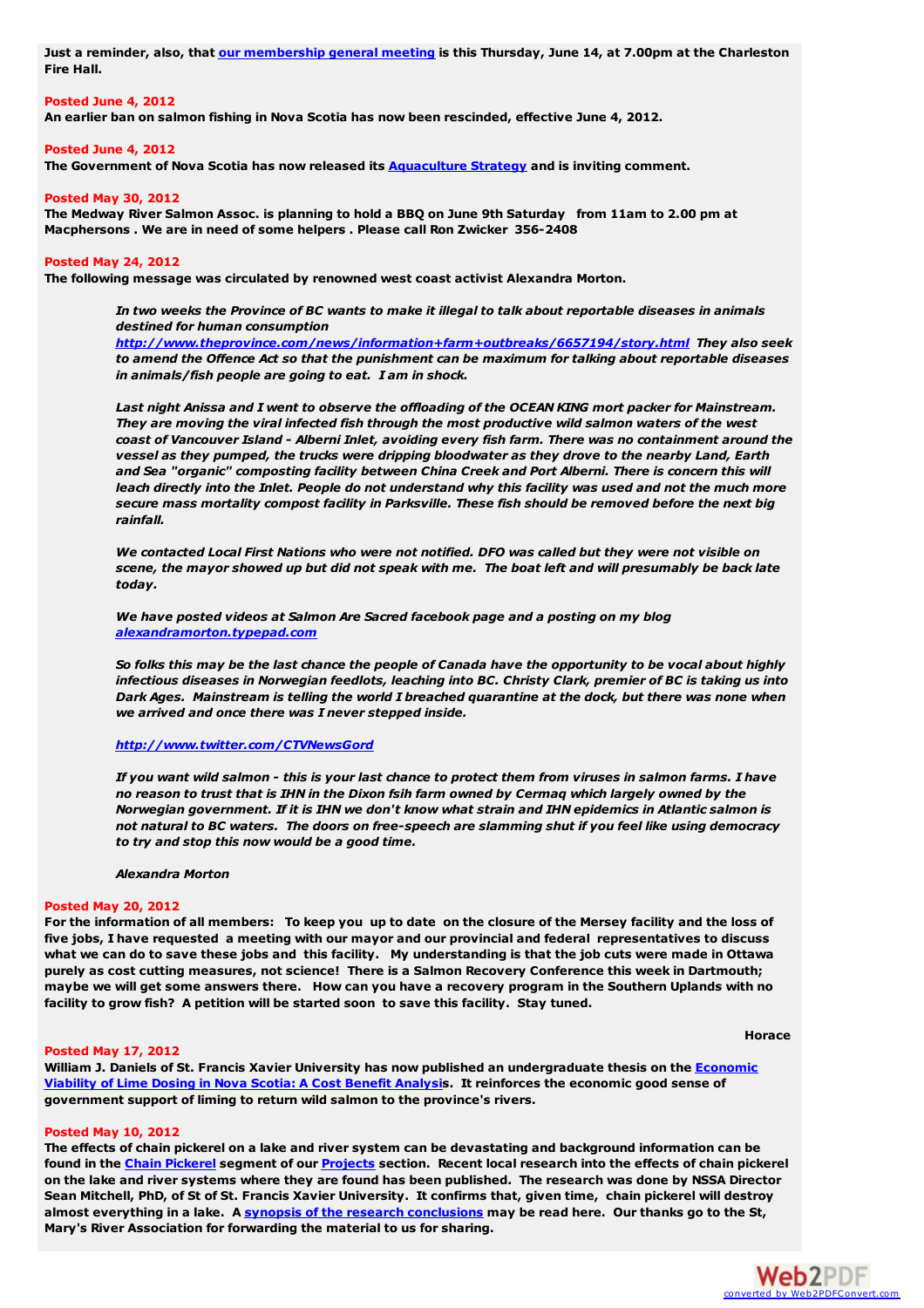**The following has been received from the Nova Scotia Aalmon Association. MRSA will attend:**

*You are needed: Big open net pen salmon Aquaculture Press Conferenece May 31*

Hi folks. This is an early heads up to please save Thursday, May 31st on your calendar for a big show of *collective force opposing open net pen salmon aquaculture in Halifax probably mid to late morning. We will need everyone there and all the supporters you can bring with you.*

At a recent strategy meeting on Sunday we agreed we needed to do a big joint press conference to *further our demand for a moratorium on open net pen salmon aquaculture. I've agreed to act as* coordinator for this event. We will book a hotel conference room or some other large space in downtown Halifax. We will have a huge head table ringing the room with a place for one representative from each group. We also want to fill the rest of the room with a BIG audience of supporters. Between now and then we all need to try to get new groups to join the Coalition For Aquaculture Reform. Target is to at least double the membership to 100 groups - more if possible. I have attached a copy of the ACAR Basis of Unity document again for you to share with your group or prospective new groups. All I need is *confirmation that you/they signed on and at least one contact name with contact info. Please send to* me. We will invite all the major media outlets and the provincial political leaders (or their designates) to *speak to the issue. Professionally printed or homemade signs welcome to help decorate the walls.*

Folks we need to make this a really big event with a strong showing of groups and people from across the province. If you got this message it means we need you there Please spread the word and begin making plans now to attend the event on May 31st and please confirm back to me via e-mail. Please also *include your phone number and any other names/e-mails/phone numbers of other key individuals who will attend and/or help.*

*Thanks***.**

*Ray Plourde*

#### **Posted April 28, 2012**

**The Southern Upland Salmon Recovery Potential Assessment Meeting has been confirmed for May 22-25 .Please** find attached the agenda . The location of the 4 day meeting will be at the Super 8 Hotel , Forestall Room, 65 King **Street, Dartmouth N.S. Click here to read the [meeting](http://medwayriversalmonassociation.org/presidentsnews/Expires28May2012.pdf) agenda.**

#### **Posted April 11, 2012**

A meeting was held on April 4, 2012, with the Nova Scotia Power, DFO, McGowan Hatchery and several interested groups on the fish ladder at McGowan lake. The latest plan is to begin a draw down of the canal only by Monday April 9th, with levels down enough Tuesday for the staff to seine the canal for fish trapped inside. The goal of all this is to put some flow through the pen stock to the tail race [20cfs]. The fish ladder will also be temporarily dewatered. The work on the intake should take a few days, with the plan to then raise the water levels back for later the same week. Hopefully in the coming weeks we will hear about the proposed new fish ladder at the **diversion plan.**

#### **Posted Apr 4, 2012**

**The following was received from the NSSA and is posted for the information of members:**

*To: NSSA Board; NSSA Members; NSSA Affiliates; Flies & Lies List*

*Hi Folks,*

*Just a reminder of the upcoming 23rd Annual Halifax Dinner and Auction fundraiser for the Atlantic Salmon Federation and The Nova Scotia Salmon Association.*

For the first time the Smoked Salmon Reception will consist of salmon raised in a land based closed *containment facility thereby causing no impact to our precious wild Atlantic Salmon.*

*Date: Thursday, April 12th , 2012 Location: Casino Nova Scotia, Halifax, Nova Scotia Time: 6:00 - smoked salmon reception & silent auction 7:30 - dinner & live auction*

*Ticket Information Single Tickets - \$150.00 Sponsor Table - \$1,800.00 Conservation table of eight - \$2,500.00 Patron table of eight -\$5,000.00*

*A tax receipt will be issued for the charitable portion.*

*For tickets please contact: Jim Lawley Phone: Cell: (902) 456-2121*